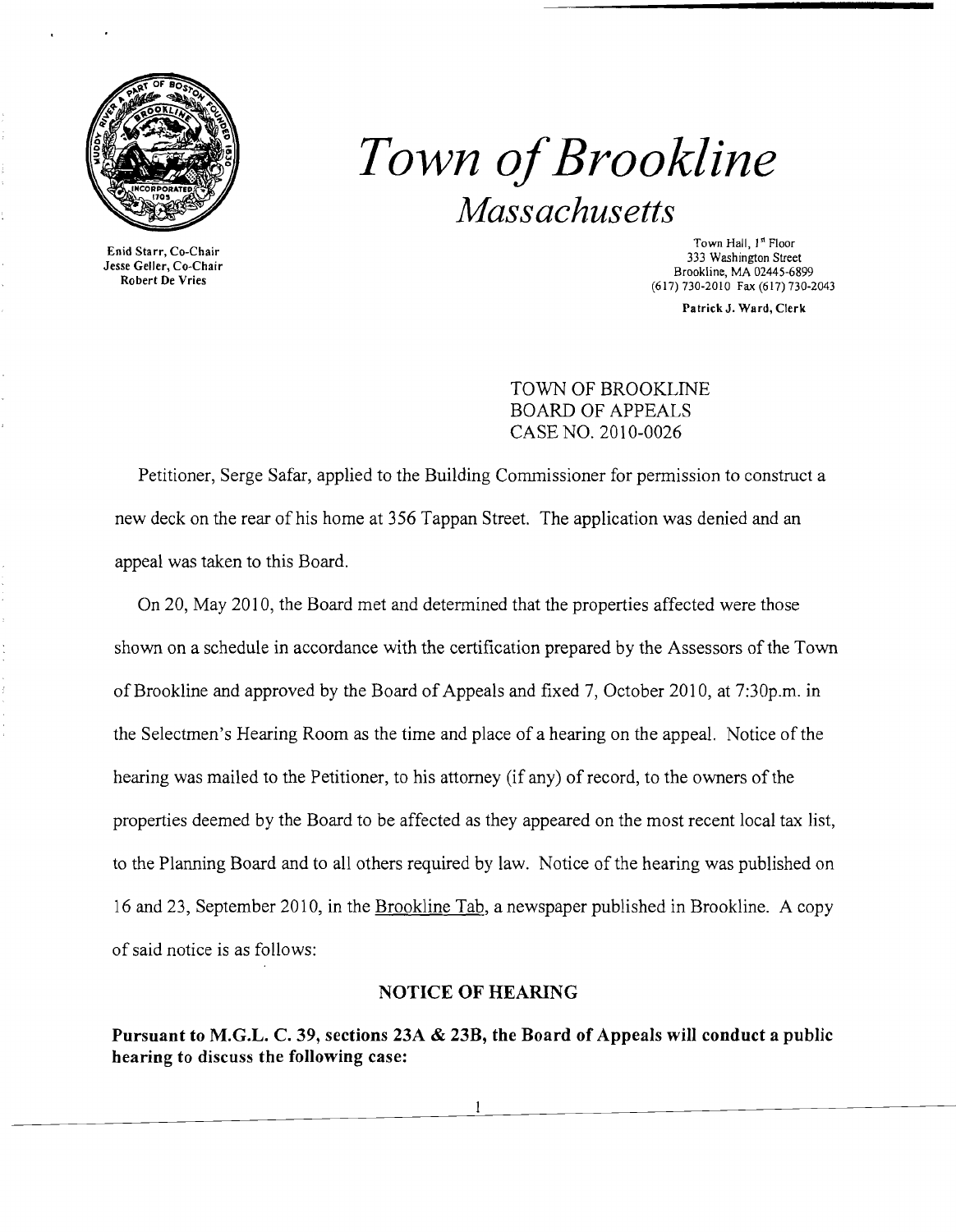Petitioner: **SAFAR, SERGE**  Owner: **SAFAR, SERGE**  Location of Premises: **356 TAPPAN ST**  Date of Hearing: **October 7, 2010**  Time of Hearing: **7:30 PM**  Place of Hearing: **Selectmen's Hearing Room, 6th. floor** 

A public hearing will be held for a variance and/or special permit from:

- **1. 5.43; Exceptions to Yard and Setback Regulations, special permit required.**
- **2. 5.50; Front Yard Requirements, variance required.**
- **3. 5.60; Side Yard Requirements, variance required.**
- **4. 5.62; Fences and Terraces in Side Yards, variance required.**
- **5. 5.70; Rear Yard Requirements, variance required.**
- **6. 5.74; Fences and Terraces in Rear Yards, variance required.**
- **7. 8.02.2; Alteration or Extension, special permit required.**

Ofthe Zoning By-Law to Construct a new deck requiring BOA relief **at 356 TAPPAN ST.** 

Said premise located in a **M-1.5 (apartment house)** residence district.

*Hearings, once opened, may be continued by the Chair to a date and time certain. No further notice will be mailed to abutters or advertised in the TAB. Questions regarding whether a hearing has been continued, or the date and time ofany hearing may be directed to the Zoning Administrator at* 617-734-2134 *or check meeting calendar at:http://calendars.town.brookline.ma.usIMasterTownCalandarl?FormID=158.* 

The Town of Brookline does not discriminate on the basis of disability in admission to, access to, *or operations ofits programs, services or activities. Individuals who need auxiliary aidsfor*  effective communication in programs and services of the Town of Brookline are invited to make *their needs known to the ADA Coordinator, Stephen Bressler, Town ofBrookline,* **11** *Pierce Street, Brookline, A1A 02445. Telephone:* **(617)** *730-2330,. TDD* **(617)** *730-2327.* 

## **Enid Starr Jesse Geller Robert De Vries**

At the time and place specified in the notice, this Board held a public hearing. Present at the

hearing was Chairman, Jesse Geller and Board Members Jonathan Book and Mark Zuroff. The

Architect for the homeowner Mr. David Rose of RGO Partnership, 1340 Centre Street, Newton

Center, MA presented the case before the Board.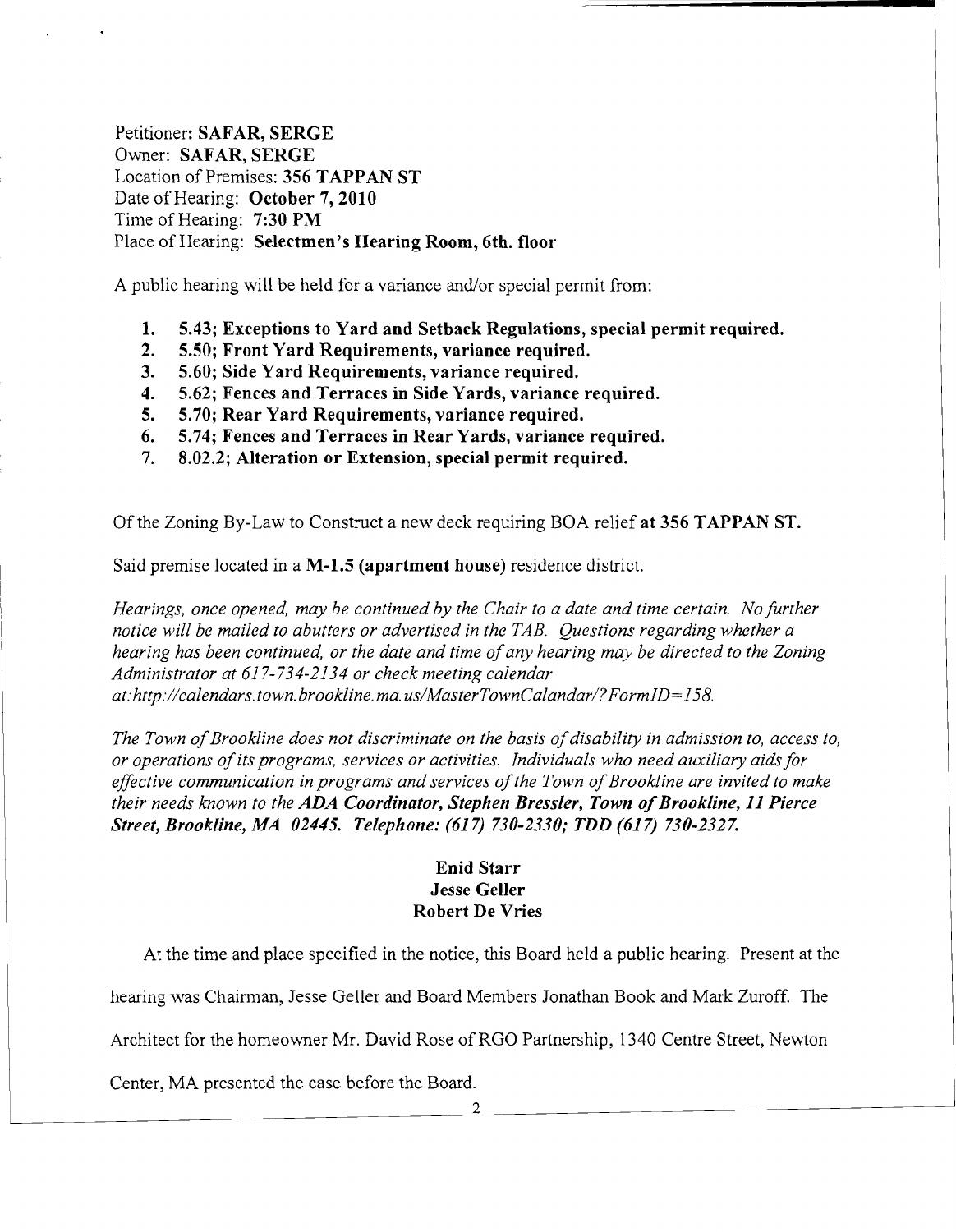Mr. Rose described the property at 356 Tappan Street as an attached single-family dwelling in a block of nine townhouses. The house was built in 1893 and is located approximately one block south of Beacon Street near Washington Square. The Flemish architectural style of these townhouses consists of a fieldstone and yellow brick façade and steep slate-clay roofs with gables and hipped dormers. This unit consists of a finished basement, first, second, third and attic floors. The surrounding neighborhood consists of row-type apartments, attached townhouses, and some larger residential structures, including Regency Park. The rear abutter is Star Market at 1717 Beacon Street. Area for parking is located behind the building and accessed by a long vehicle passageway serving multiple properties in the immediate area. He said that there is an existing  $5'4''$  x 20' deck at the rear of dwelling.

Mr. Rose said that his client, Mr. Serge Safar is proposing to construct an expanded deck at the rear of the dwelling. The existing deck will be removed and a new larger deck will be built. The proposed deck will measure 19'10" x 19'4", and will be 383 sq/ft. The deck will extend over the existing parking spaces and will be located 11 '2" from the rear lot line. The plan incorporates detailing to match the existing deck, such as iron guardrails and similar colored synthetic wood as the base. Mr. Safar is proposing to raise the front portion of the deck by 12" to provide greater privacy for the neighbors. One built-in planter will span the length of the north side of the deck and two smaller planters will be placed along the perimeter of the south and east sides of the deck, with plants to be grown no higher than the deck guardrail he said.

Addressing the concerns of a direct abutter, Mr. Thomas Shine, relative to the deck size and proximity to the property line, Mr. Rose said that his client is willing to lower the rear segment of the deck to provide additional privacy and maintain deck plants below the level of the guardrail to preserve Mr. Shine's views.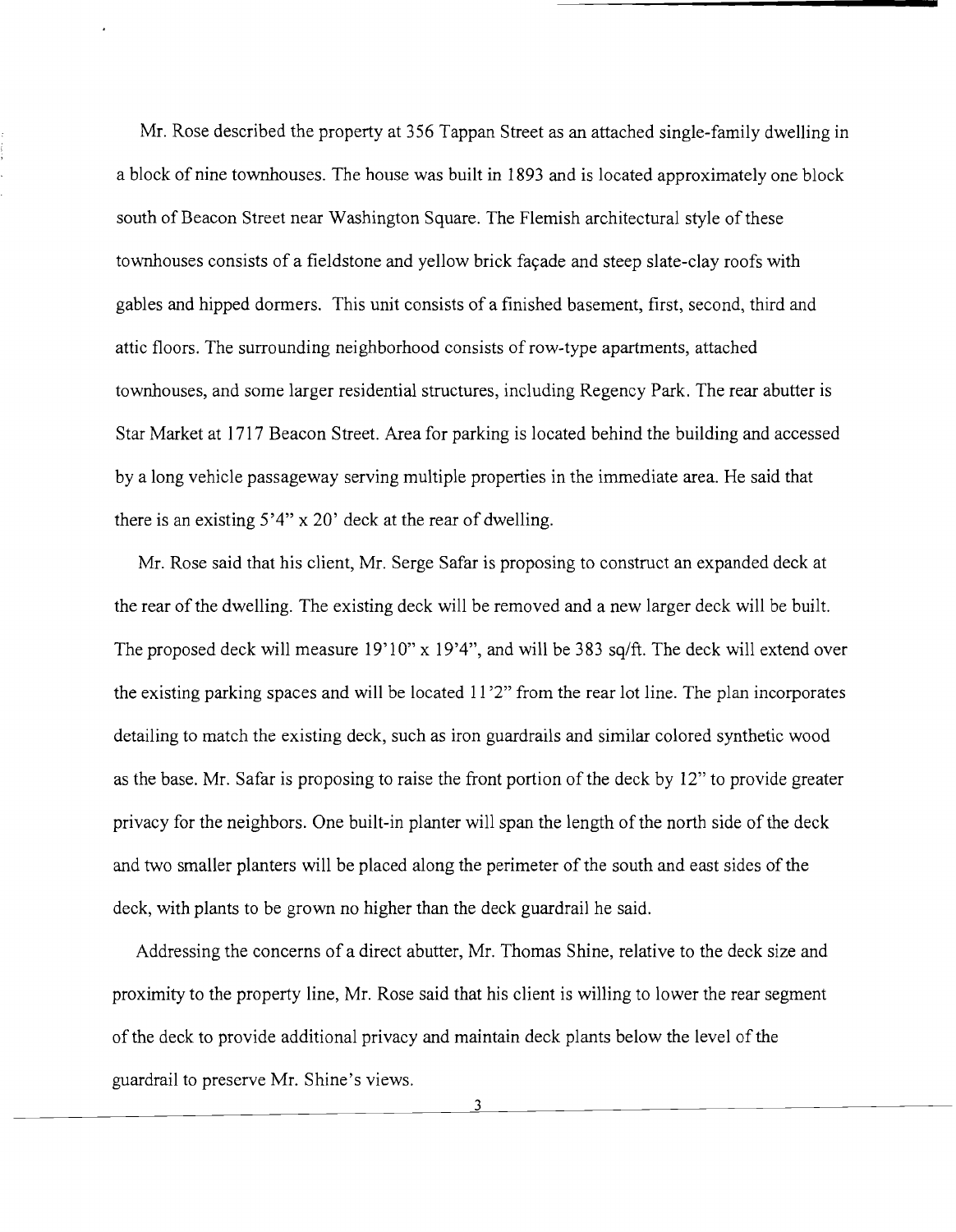Mr. Rose said that his client's home is pre-existing, non-conforming in many respects including front, rear, and side setbacks. He said that the Board could grant relief under **Section 8.02.2** of the Zoning By-Law for these non-conformities. He said the new deck also requires side and rear relief and the Board could grant relief under **Section 5.43** of the Zoning By-Law provided counterbalancing amenities are undertaken. He said that his client is proposing to install planters and climbing vines to fulfill the requirements of this Section.

The Chairman then asked if anyone in attendance wished to speak in support or in opposition to the petitioner's proposal.

Mr. Bernard Gelber of 360 Tappan Street, a direct abutter, commented on the high quality of work done by the petitioners on their home to date. He expressed support for the proposal before the Board

Mr. Thomas Shine of 358 Tappan Street, also a direct abutter, said that overall he is satisfied with the proposal before the Board. He expressed several concerns however. He stated that the plan should reflect the correct relationship between the proposed deck and the property line. He said that he would prefer no planters on the deck and the existing concrete wall and parking area should be labeled for clarity. Mr. Shine expressed his support for the relief requested provided the property line dispute is addressed and there is an adequate water management system preventing drainage onto his property.

Courtney Synoweic, Planner, delivered the findings of the Planning Department.

## **Section 5.43:** Exception to Yard and Setback Regulations. Section 5.50: Front Yard Requirements: This is a pre-existing non-conforming setback that is

not being altered with this proposal. **Section 5.60:** Side Yard Requirements.

4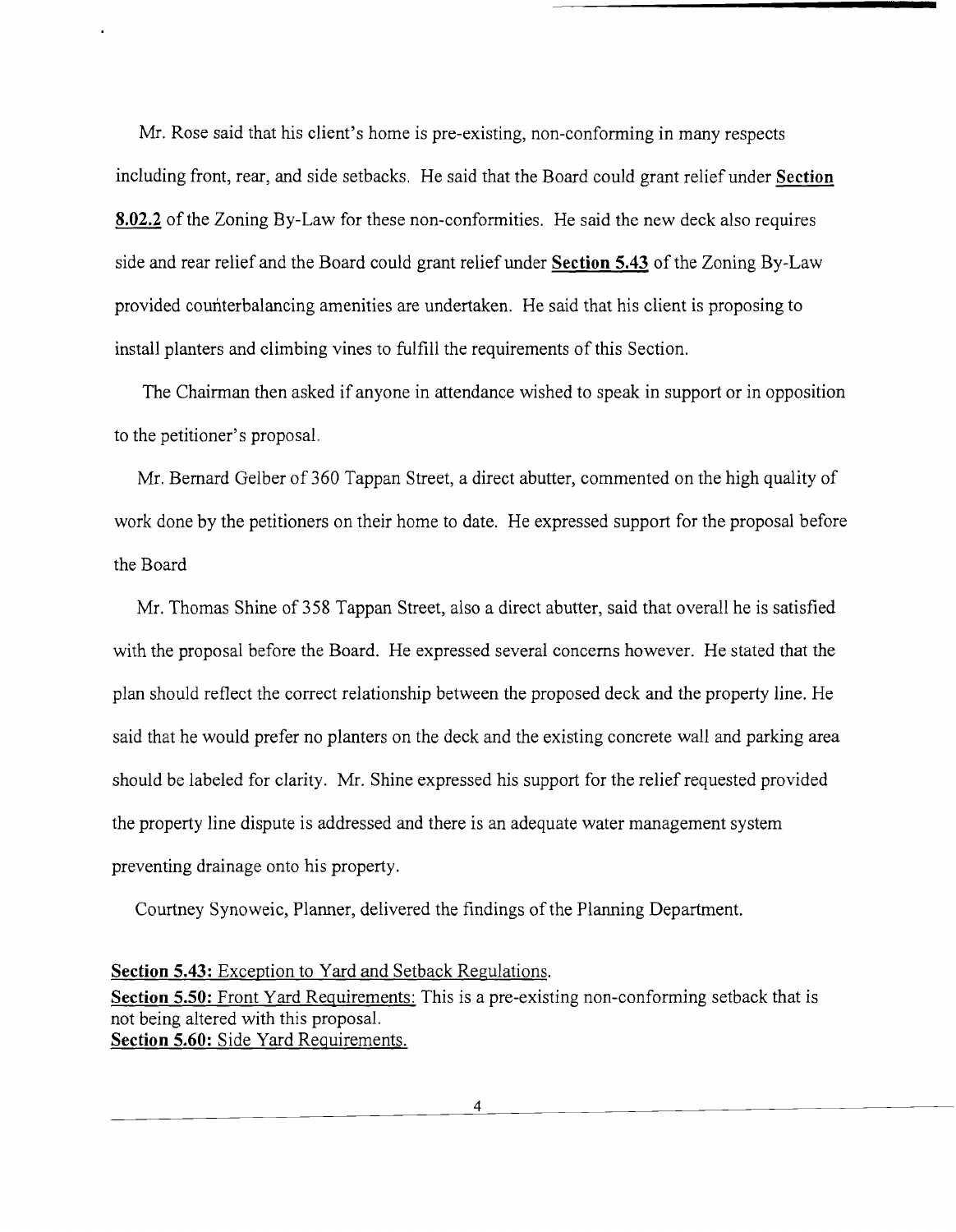**Section 5.62:** Fences and Terraces in Side Yards: Uncovered decks may not be constructed closer than six feet from the property line.

**Section 5.70:** Rear Yard Requirements.

**Section 5.74:** Fences and Terraces **in** Rear Yards: Uncovered decks may not extend into the yard more than fifty per cent of the required rear setback. The proposed deck will be 10'2" from the rear lot line.

| Setback                     | Required                                        | Existing                                 | Proposed             | Finding          |
|-----------------------------|-------------------------------------------------|------------------------------------------|----------------------|------------------|
| Side Yard<br>Setback        | 6 feet                                          | 0 feet<br>(dwelling/existing<br>deck)    | 0 feet (deck)        | Special permit * |
| <b>Rear Yard</b><br>Setback | 30 feet (for<br>building)<br>15 feet (for deck) | 25'9" feet<br>from the existing<br>deck) | 11 feet 2"<br>(deck) | Special permit * |

\*Under Section 5.43, the Board of Appeals may substitute by special permit other dimensional requirements for yards and setbacks if counterbalancing amenities are provided. The applicant is proposing to install planters with climbing vines as a counterbalancing amenity.

**Section 8.02.2:** Alteration or Extension: A special permit is required to alter this pre-existing non-conforming structure.

Ms. Synoweic reported that the Planning Board was not opposed to the construction of an extended deck in the rear of the dwelling. The proposal adds more useable open-space for the occupants, while preserving an area underneath the deck for parking. The Planning Board was supportive of rear yard setback relief in this case as the deck extension will also alleviate falling snow and ice from the extremely steep roofline. Therefore, the Planning Board recommends approval of the proposal and the plans, prepared by R.G.O. Partnership, dated  $3/12/2010$  and submitted  $9/3/10$ , subject to the following conditions:

- 1. Prior to the issuance of a building permit, the applicant shall submit final elevations indicating all dimensions, vertical property lines, labeled concrete wall and parking area, materials and railing details subject to the review and approval of the Assistant Director of Regulatory Planning.
- 2. Prior to the issuance of a building permit, the applicant shall submit a final landscaping plan indicating all counterbalancing amenities subject to the review and approval of the Assistant Director of Regulatory Planning.
- 3. Deck plants shall be maintained so that they are no taller than the deck guardrails.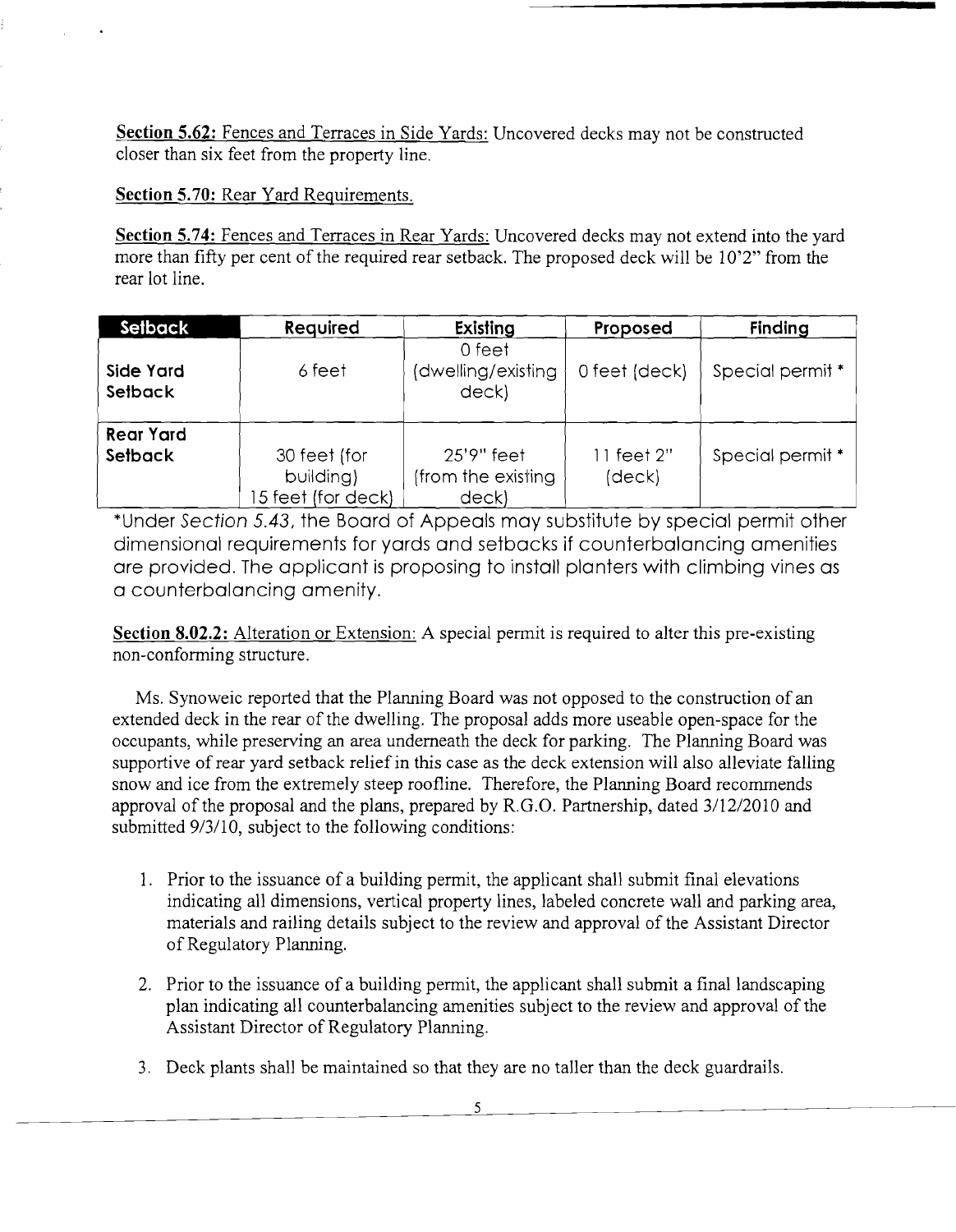4. Prior to issuance of a building permit, the applicant shall submit to the Building Commissioner for review and approval for conformance to the Board of Appeals decision: I) a final site plan stamped and signed by a registered engineer or land surveyor; 2) final elevations of the deck stamped and signed by a registered engineer or architect; and 3) evidence that the Board of Appeals decision has been recorded at the Registry of Deeds.

· .

The Chairman then called upon Michael Shepard, Building Commissioner, to deliver the comments of the Building Department. Mr. Shepard stated that the Planning Department had worked very hard to encourage cooperation between the neighbors to reach a plan that was acceptable to all. He said that this row of homes, in particular, are some of the more architecturally interesting structures in Town. He said that the design appeared attractive, and would provide additional protection for the inhabitants in severe weather. Mr. Shepard said that the Building Department was supportive of the relief requested and the project as well as the conditions proposed by the Planning Board. He said that should the Board grant the requested relief, he would insure compliance with the requirements of the State Building Code.

The Board, having deliberated on this matter and having considered the foregoing testimony, concludes that it is desirable to grant Special Permits and that the petitioner has satisfied the requirements necessary for relief under **Sections 5.62, 5.74, 5.43, 8.02.2,** and **9.05** of the Zoning By-Law and made the following specific findings pursuant to **Section 9.05** of the Zoning By-Law:

- a. The specific site is an appropriate location for such a use, structure, or condition.
- b. The use as developed will not adversely affect the neighborhood.
- c. There will be no nuisance or serious hazard to vehicles or pedestrians.
- d. Adequate and appropriate facilities will be provided for the proper operation of the proposed use.